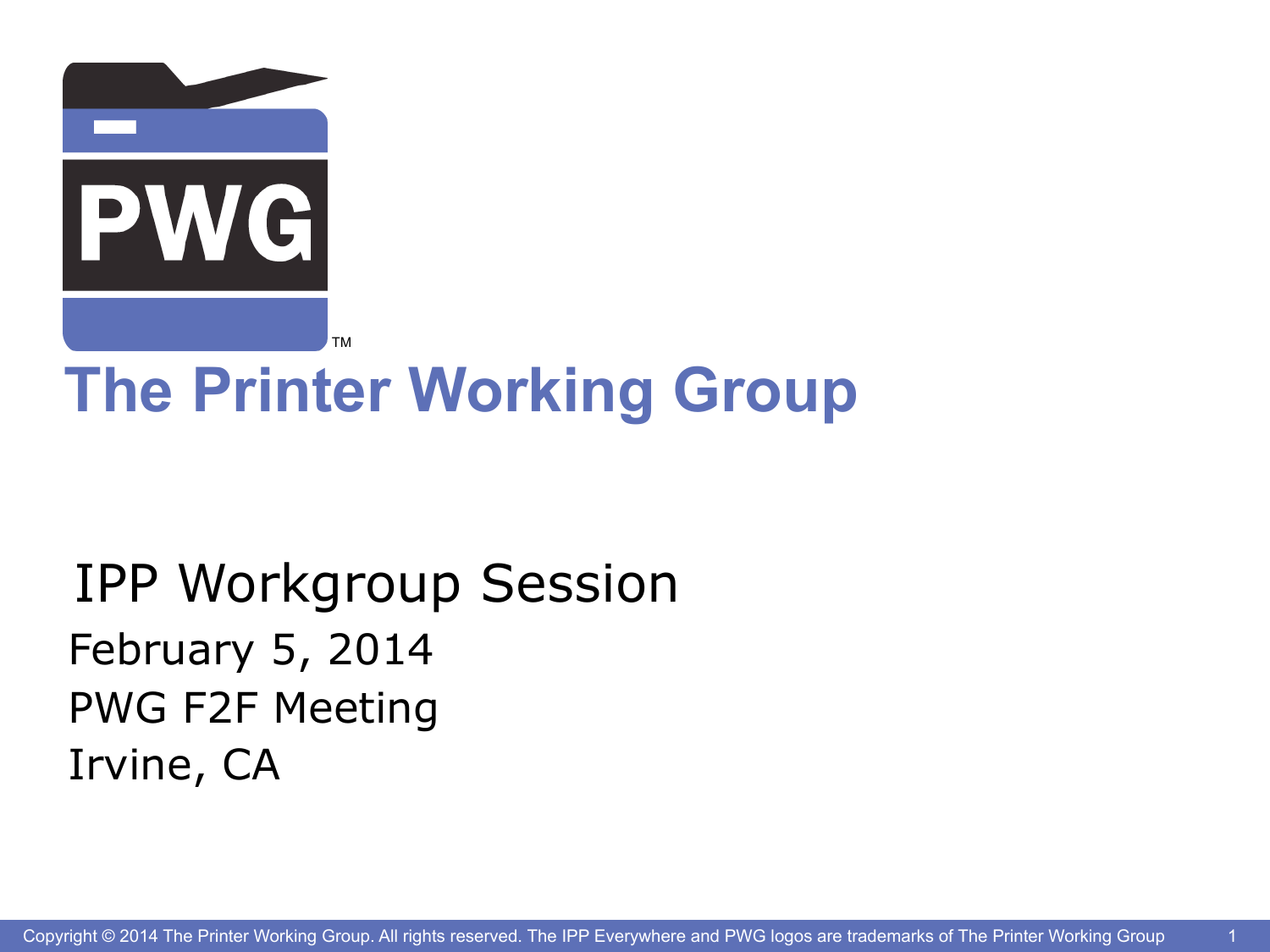# IPP WG Meeting Agenda



2

#### **February 5, 2014**

| When            | What                              |
|-----------------|-----------------------------------|
| $10:00 - 10:15$ | <b>Status</b>                     |
| $10:15 - 12:00$ | IPP Everywhere Self-Certification |
| $12:00 - 1:00$  | Lunch                             |
| $1:00 - 3:00$   | <b>IPP Scan</b>                   |
| $3:00 - 3:15$   | <b>Break</b>                      |
| $3:15 - 4:45$   | IPP Implementor's Guide 2.0       |
| $4:45 - 5:00$   | <b>Next Steps</b>                 |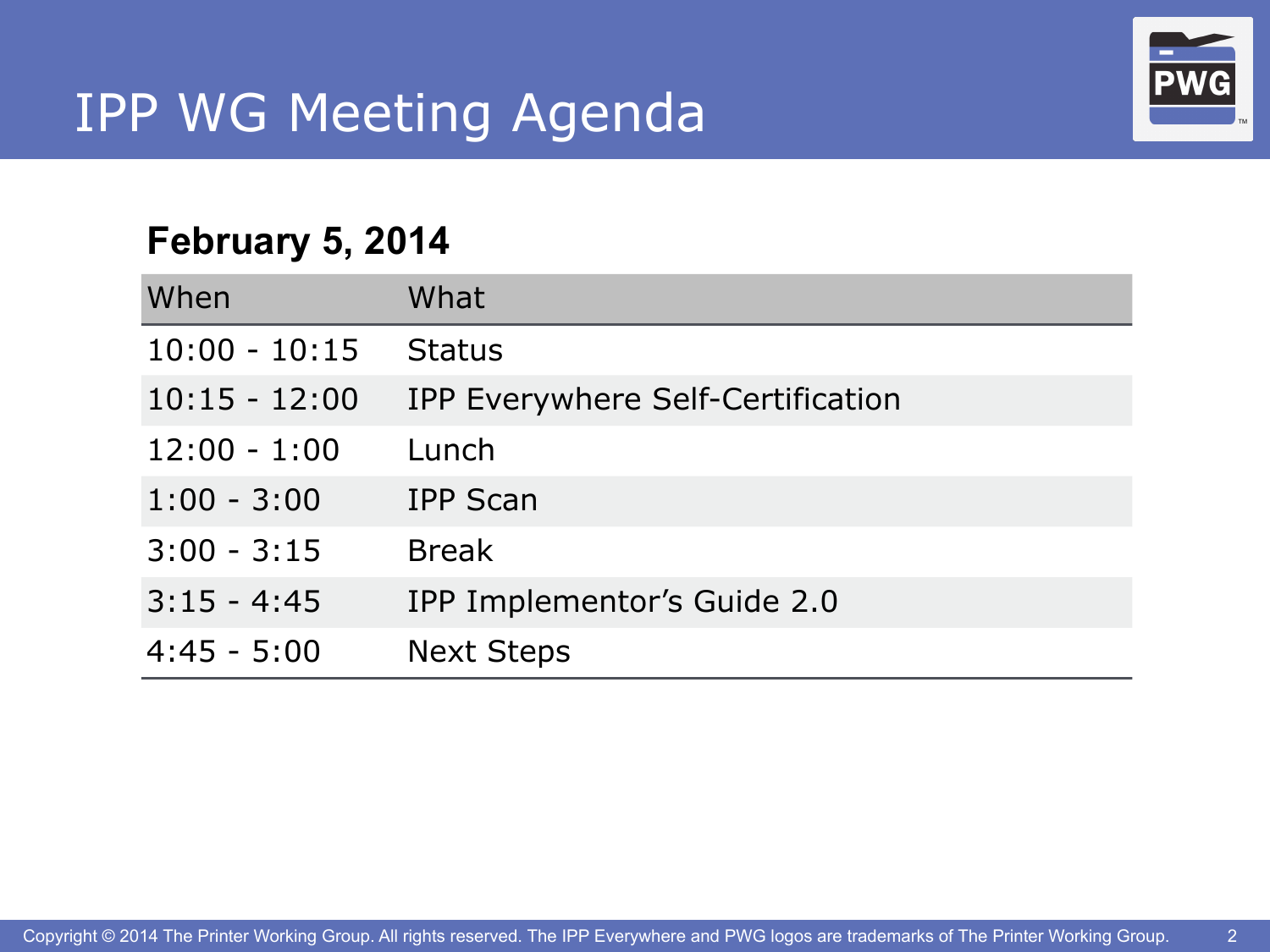#### IPP WG Officers

- IPP WG Co-Chairs:
	- Paul Tykodi (TCS)
	- Ira McDonald (High North)
- IPP WG Secretary:
	- Michael Sweet (Apple)
- IPP WG Document Editors:
	- Ira McDonald (High North) IPP Shared Infrastructure Extensions (IPPSIX), IPP over HTTPS Transport Binding and "ipps" URI Scheme, LDAP Schema for Printer Services
	- Michael Sweet (Apple) IPP Shared Infrastructure Extensions (IPPSIX), IPP over HTTPS Transport Binding and "ipps" URI Scheme, LDAP Schema for Printer Services, IPP Finishings 2.0
	- Smith Kennedy (HP) IPP Implementors Guide 2.0
	- Peter Zehler (Xerox) IPP Scan Service



3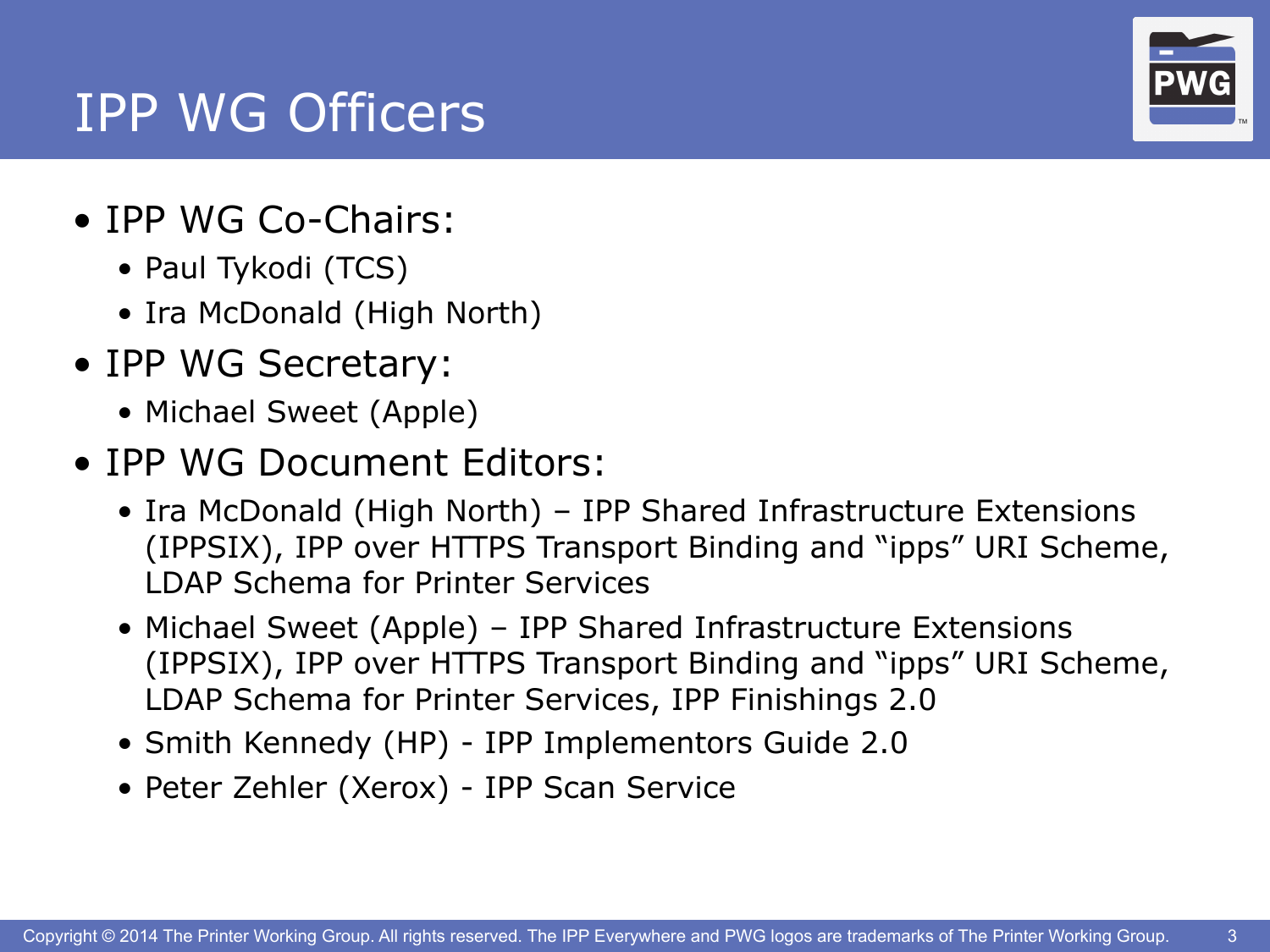### IPP WG Status

- IETF RFCs in development:
	- IETF IPP over HTTPS Transport Binding and "ipps" URI Scheme - IETF Apps Area Review
	- IETF LDAP Schema for Printer Services (updates RFC 3712) - IETF Apps Area Review
- PWG Specifications in development:
	- IPP Everywhere Self-Certification Manual
		- Interim Draft
	- IPP Finishings 2.0 Interim Draft
- - IPP Implementors Guide 2.0 Interim Draft
	- IPP Scan Service Therim Draft
	- IPP Shared Infrastructure Extensions (IPPSIX)
		- Prototype Draft

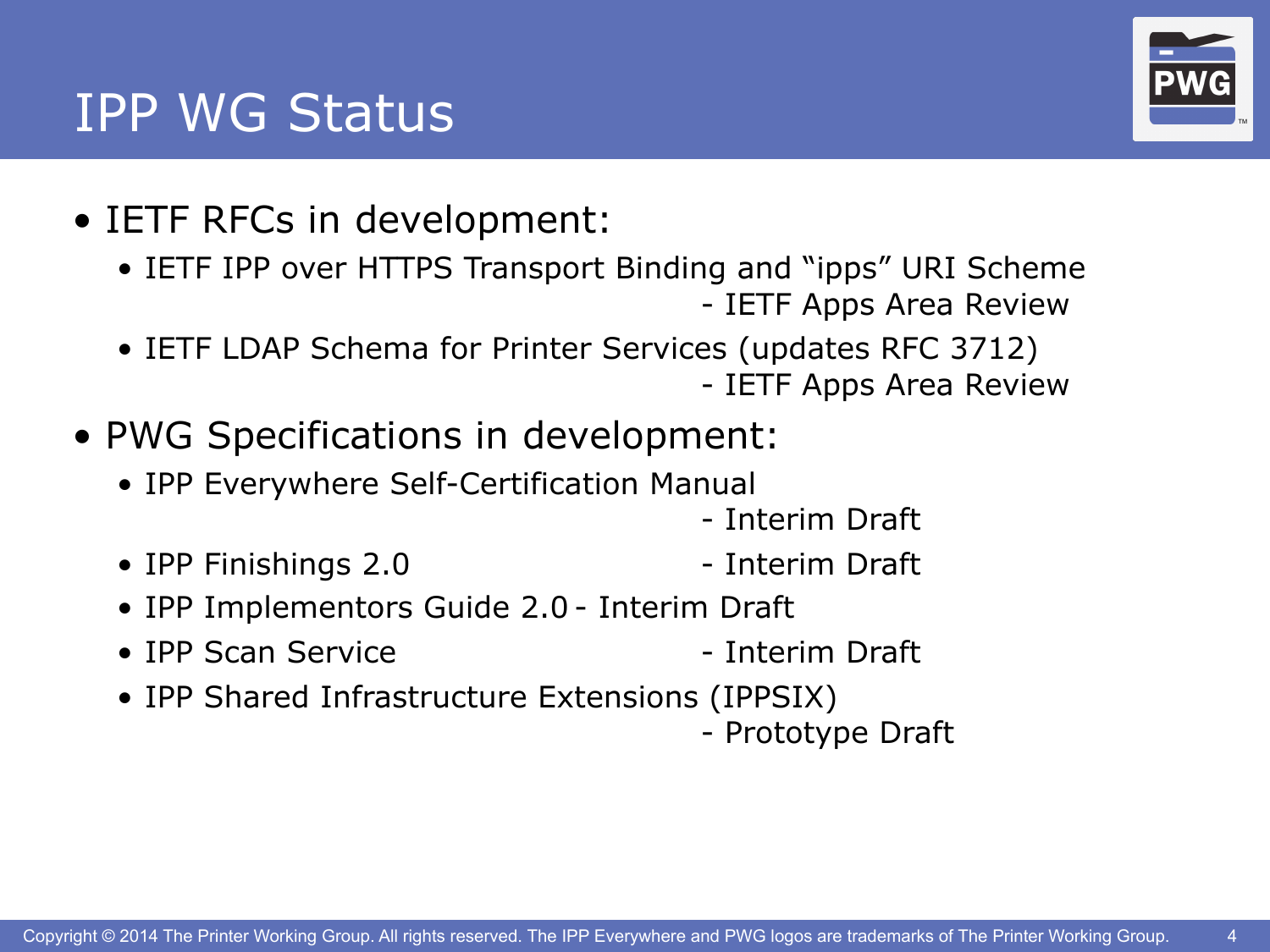

#### IPP WG Status

- Candidate Standards:
	- PWG 5100.14-2013: IPP Everywhere
	- PWG 5100.15-2013: IPP FaxOut Service
	- PWG 5100.16-2013: IPP Transaction-Based Printing Extensions
- Up-to-date pending IANA registrations online:
	- <http://www.pwg.org/ipp/ipp-registrations.xml>
	- Continue to maintain this in parallel for new specifications
		- PWG version includes draft specifications that have reached prototype status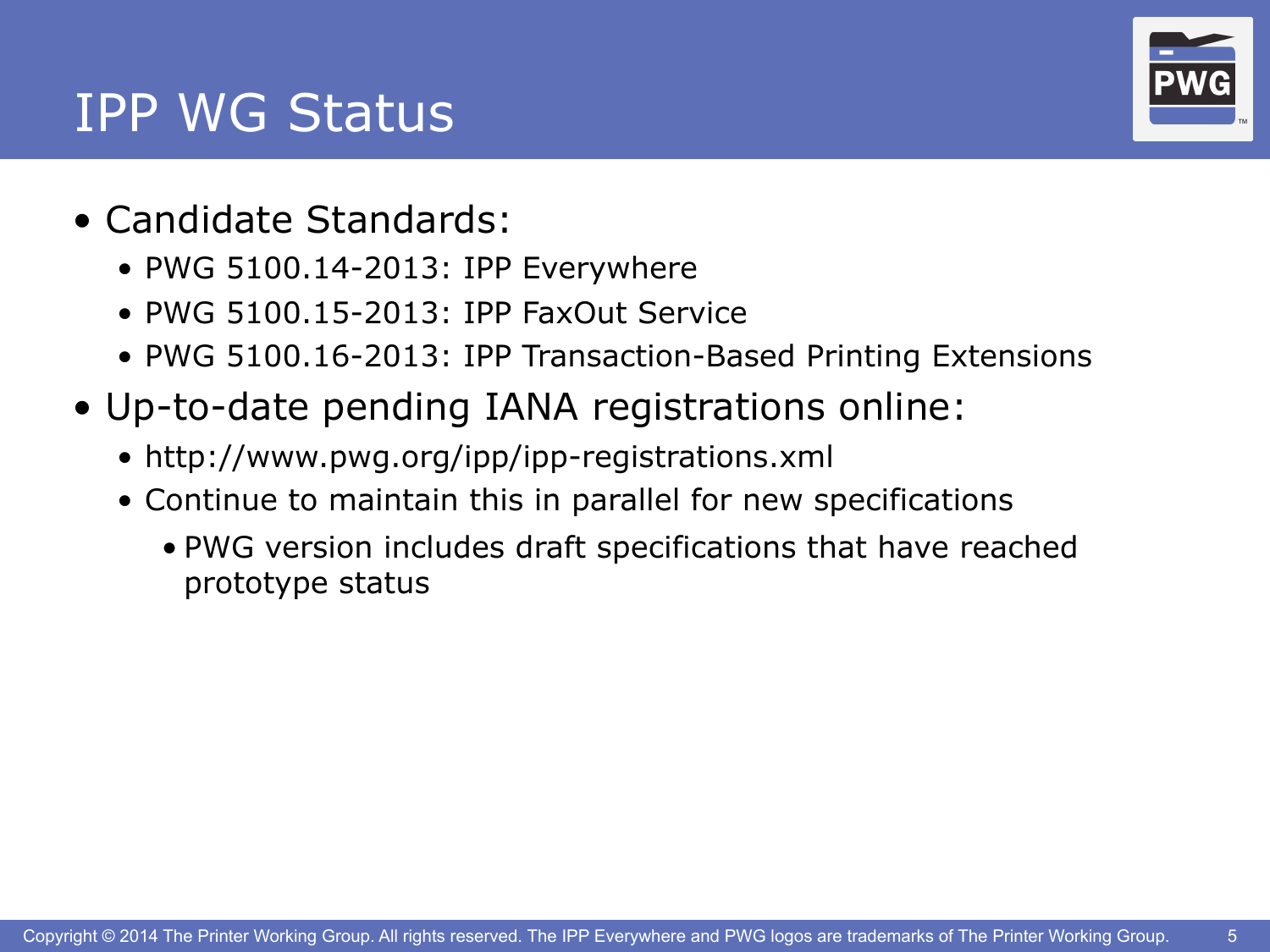

- Current (interim) draft of IPP Everywhere Self-Certification Manual 1.0:
	- ftp://ftp.pwg.org/pub/pwg/ipp/wd/wd-ippeveselfcert10-20140124 rev.pdf
- Standards track document with tools:
	- Minor releases (1.x, 2.x, etc.) will be errata with PWG Call For Objection process
	- Major releases (1.0, 2.0, etc.) will go through PWG Last Call and Formal Approval process
	- Tools and document released together on pwg.org
- Known issues:
	- WS-Discovery tests (see next slide)
- Proposed schedule:
	- Prototype draft in Q1 2014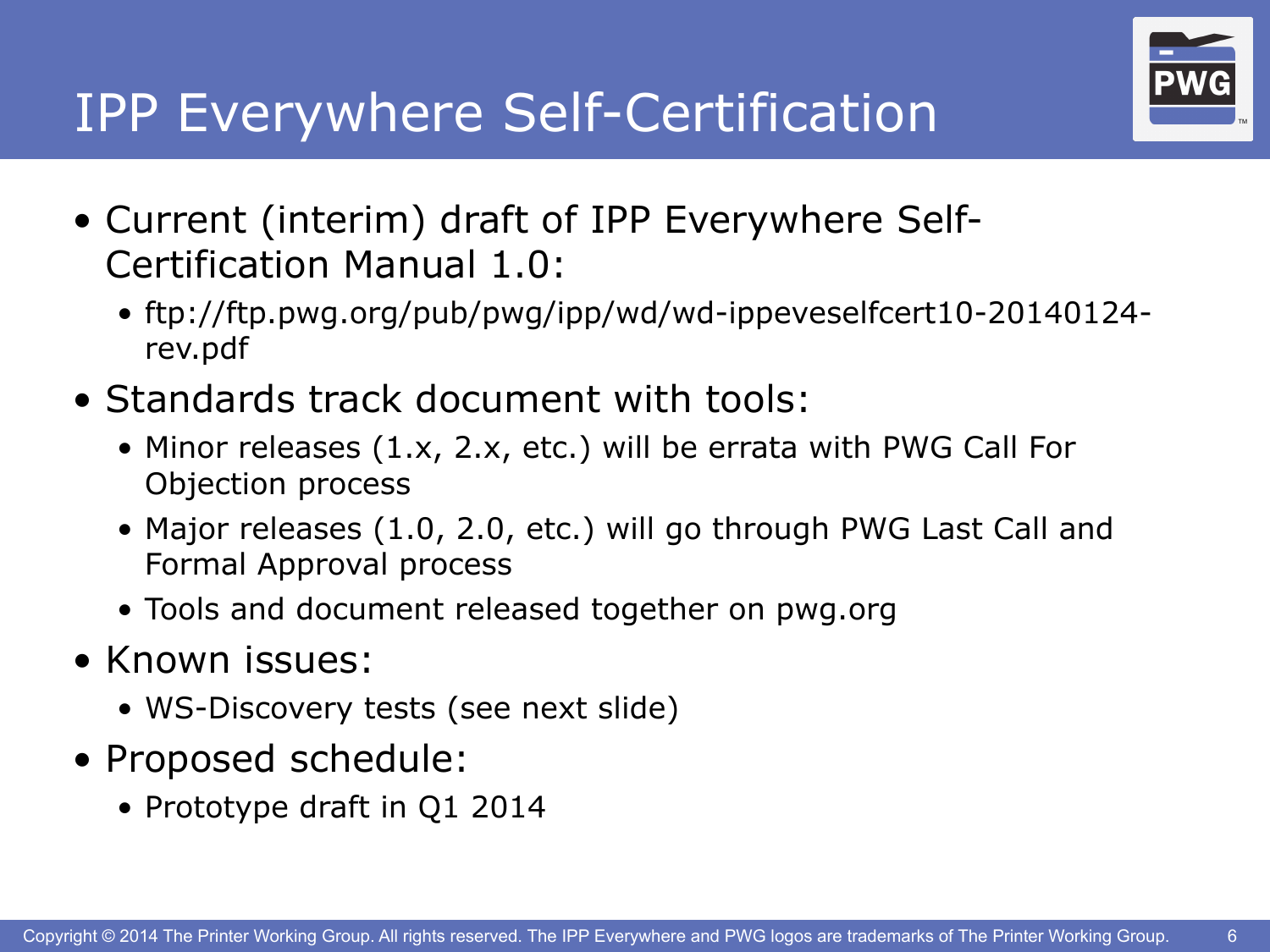

- Proposal: Defer WS-Discovery testing for later release
	- Need for WS-Discovery tests prevents moving 1.0 to prototype status
		- Have a volunteer to write a test tool (Daniel Dressler) but he is still in school, is also working on the web site, and has limited free time
	- Microsoft has not announced a schedule for IPP Everywhere support
	- Mopria Alliance needs 1.0 to roll out soon and does not require WS-Discovery support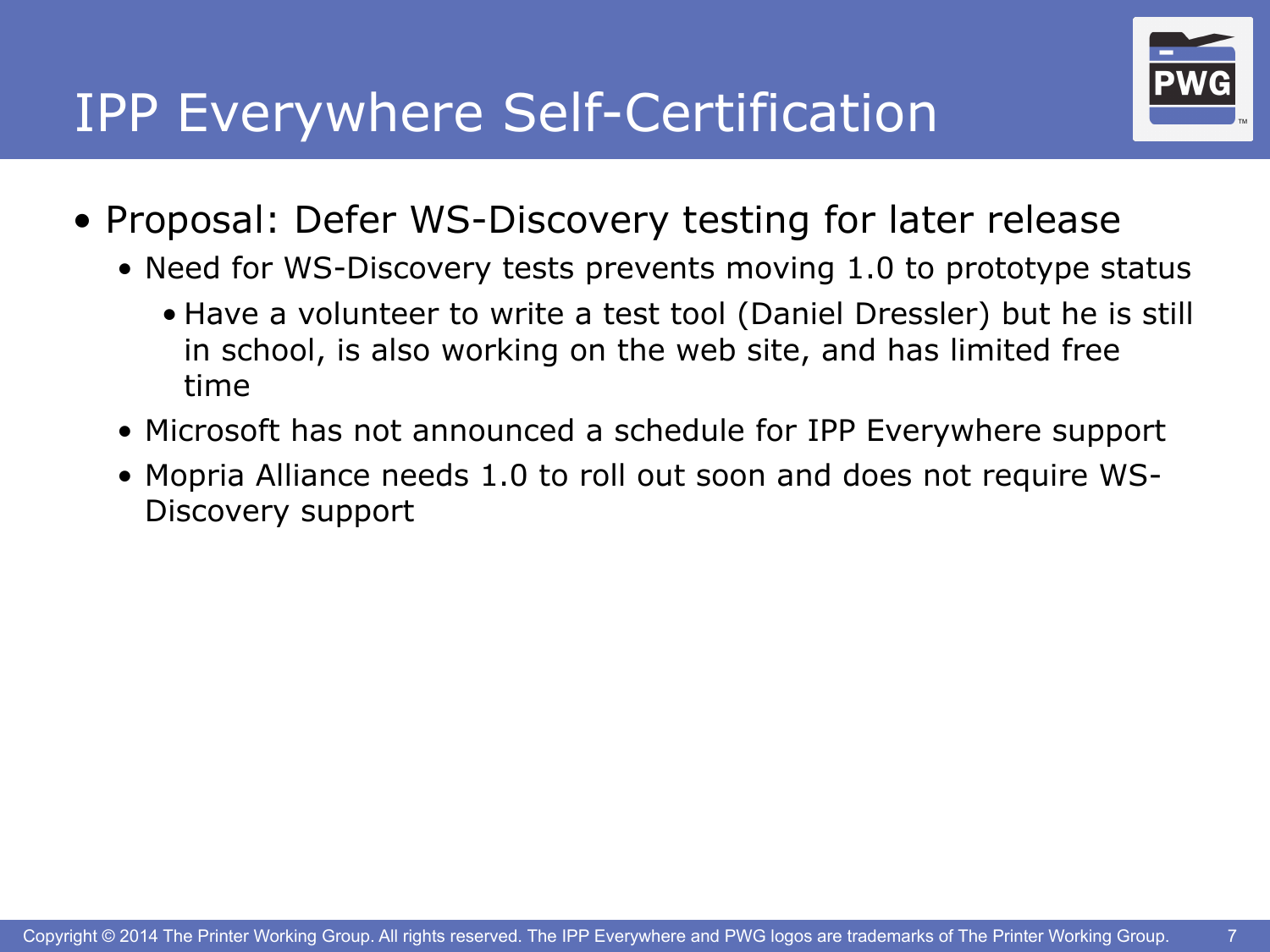

# IPP Everywhere Self-Certification

- What we have today:
	- Client software in current Linux OS distributions
	- IPP test tool (CUPS ipptool)
	- Bonjour test tool (CUPS ippfind)
	- Test files for ipptool
	- Sample PDF, JPEG, and PWG Raster files for testing
	- Interim draft of self-certification manual and license agreement
	- IPP Everywhere logo:

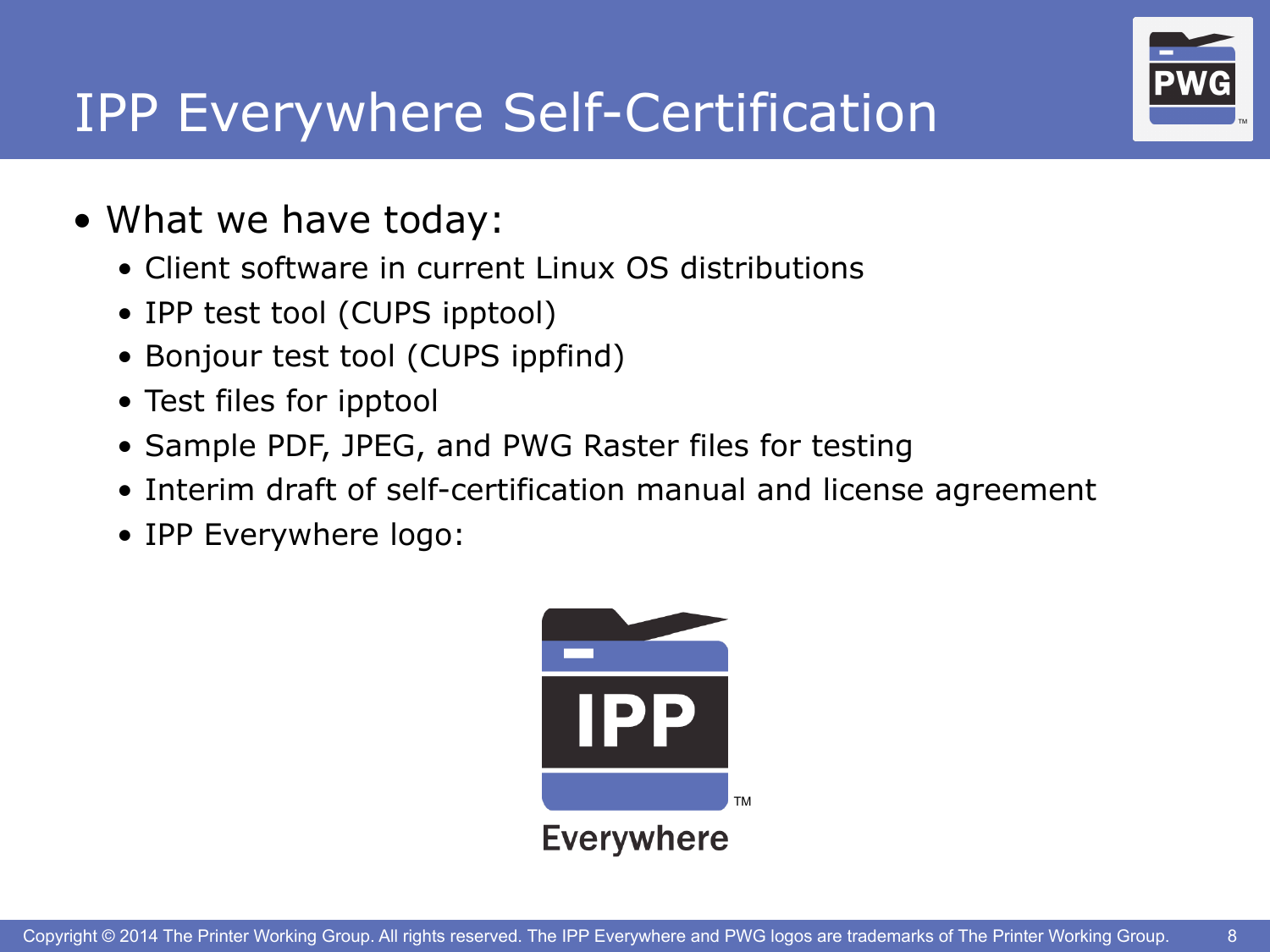

# IPP Everywhere Self-Certification

- What we have today:
	- Registration page(s) on pwg.org
		- Daniel Dressler has prepared a beta PWG site update
	- Registration of new logos as trademarks through ISTO
		- Paperwork is filed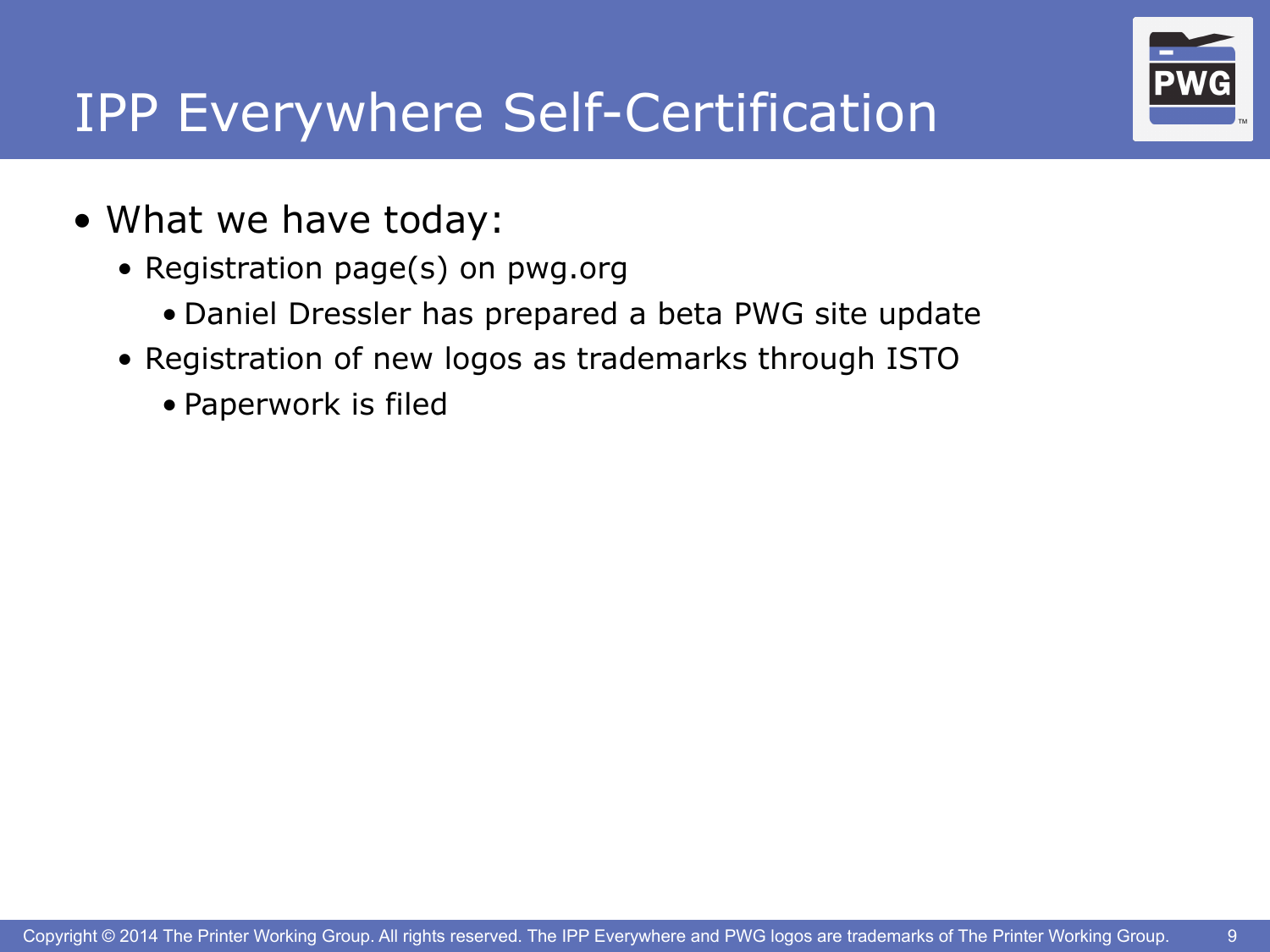

# IPP Everywhere Self-Certification

- Next steps:
	- Complete the Self-Certification Manual
		- Finalize test procedures and requirements in detail
		- Define exception process for tests that might fail
	- Complete the test tool packages
	- Get guinea pigs to test the process and tools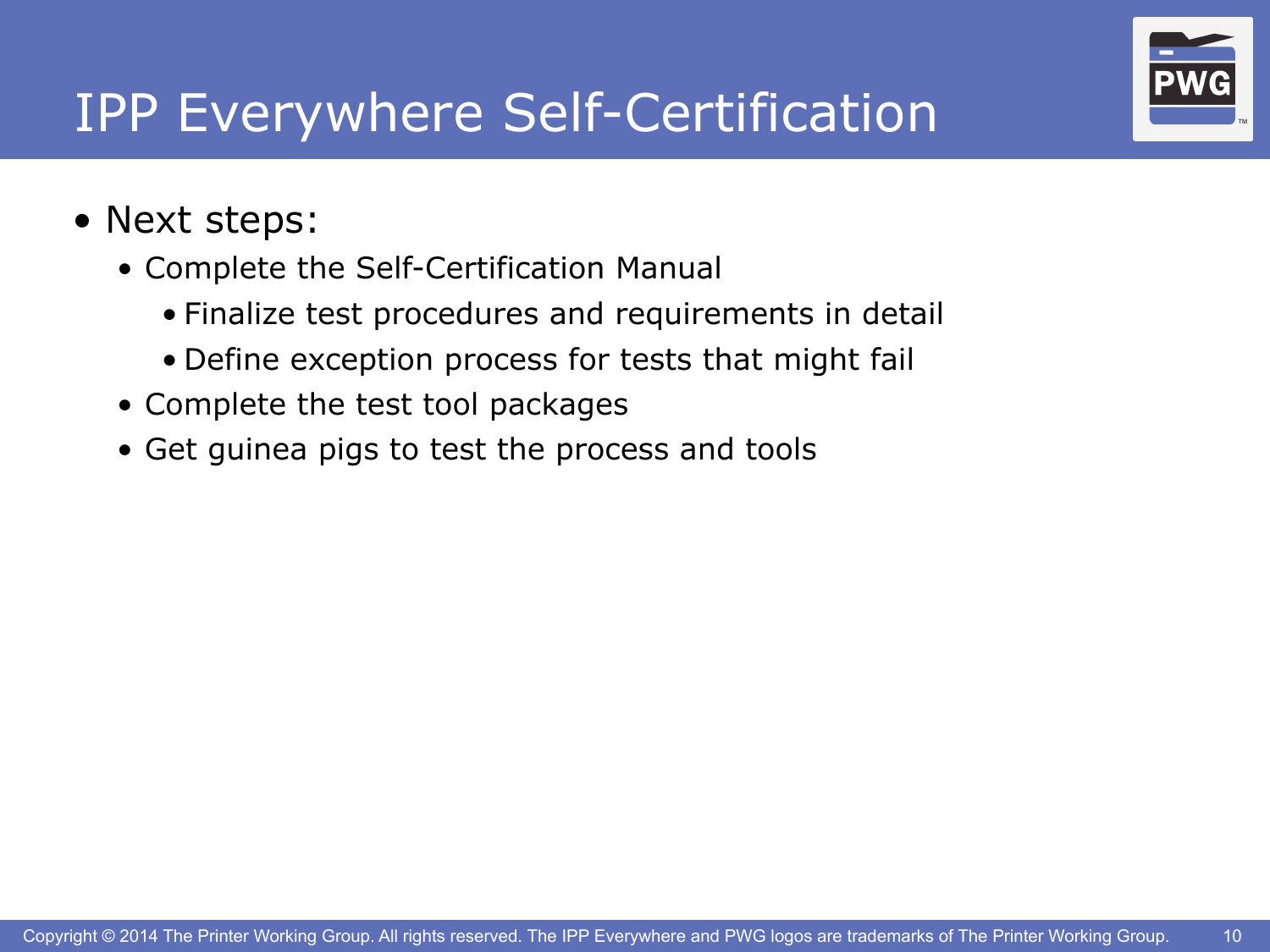

# **The Printer Working Group**

Lunch Break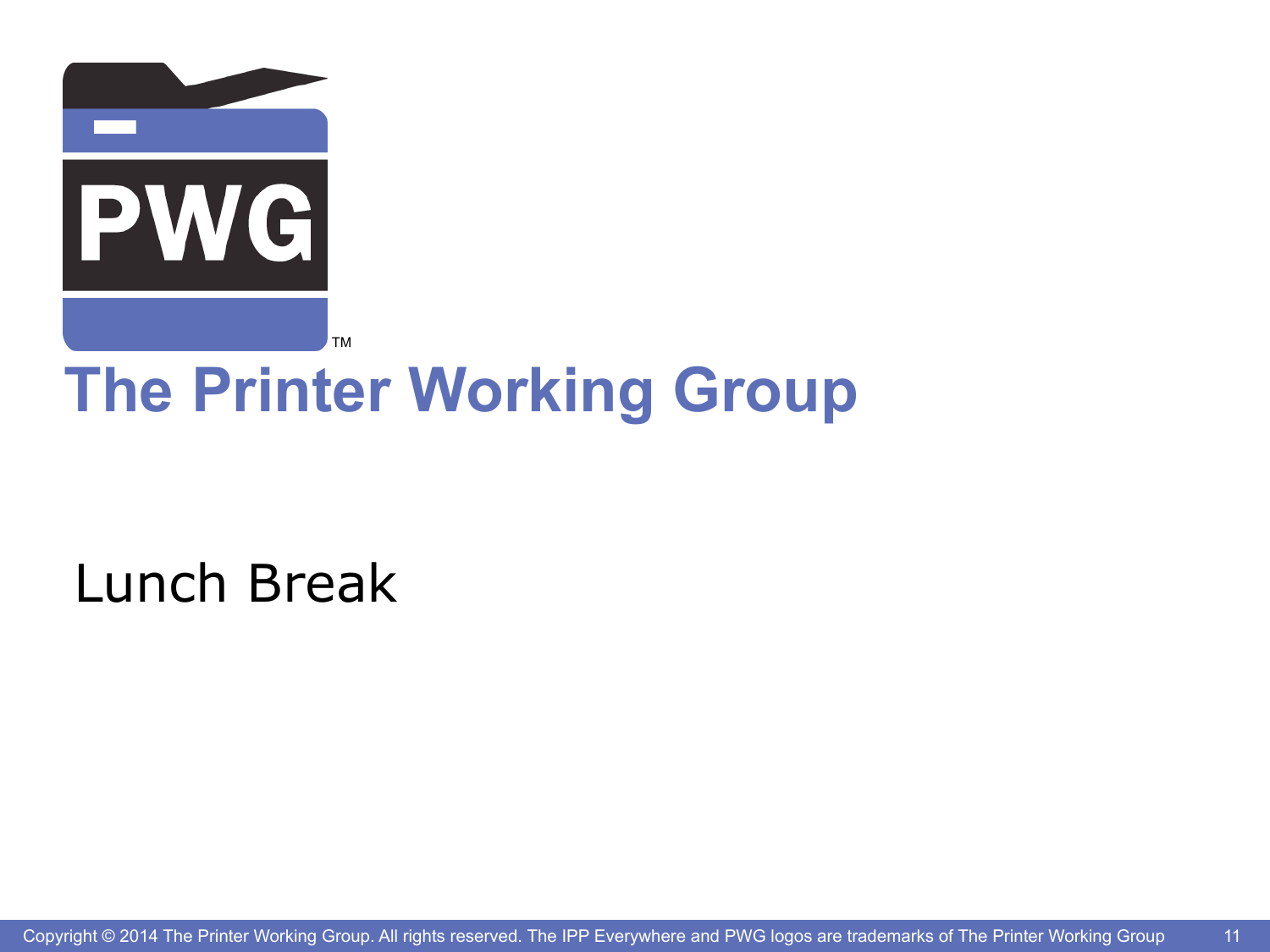### **IPP Scan Service**

- Current (interim) draft at:
	- ftp://ftp.pwg.org/pub/pwg/ipp/wd/wd-ippscan10-2014MMDD-rev.pdf
- Proposed schedule:
	- Prototype draft Q1 2014

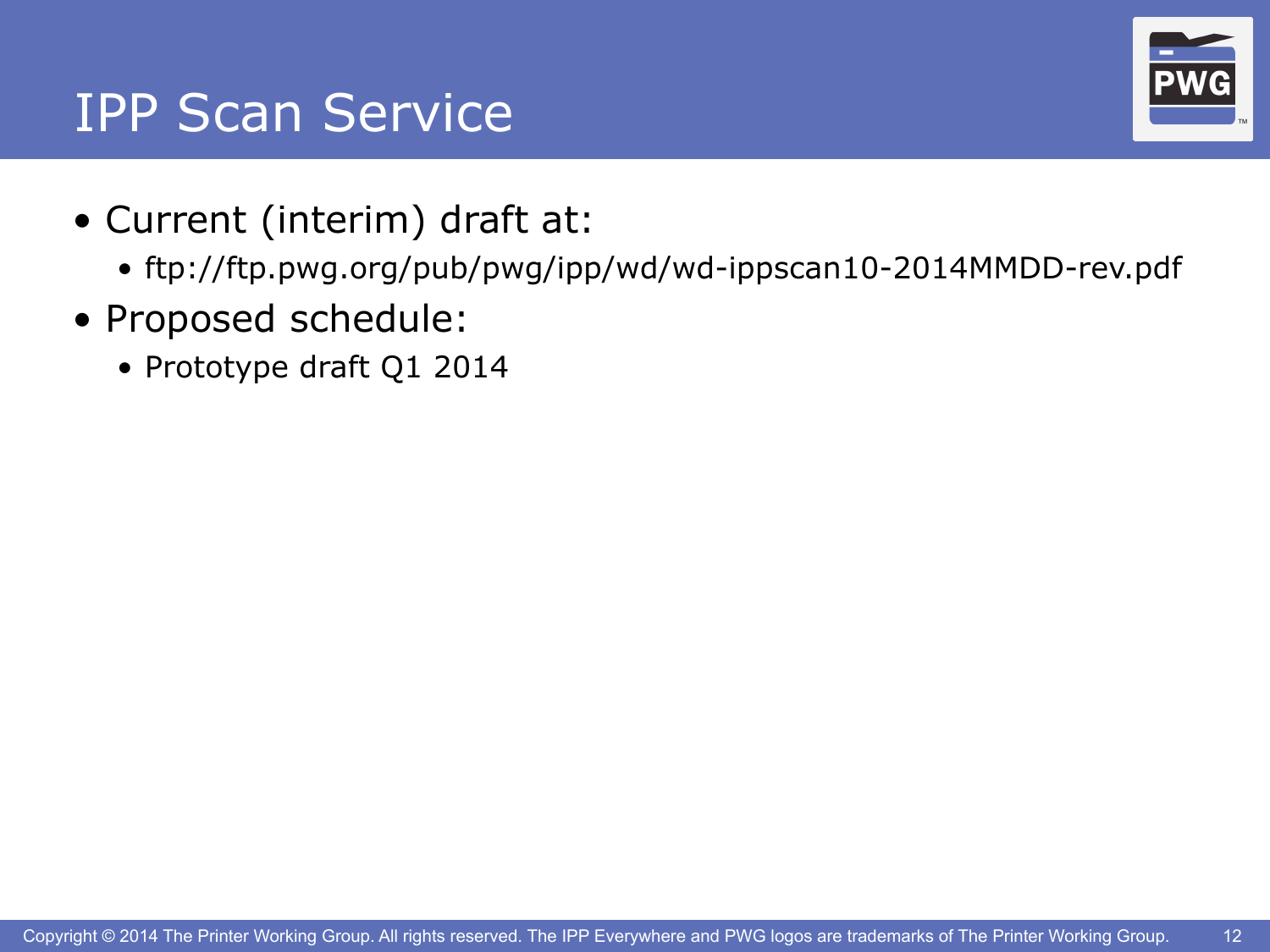

# **The Printer Working Group**

### Scheduled Break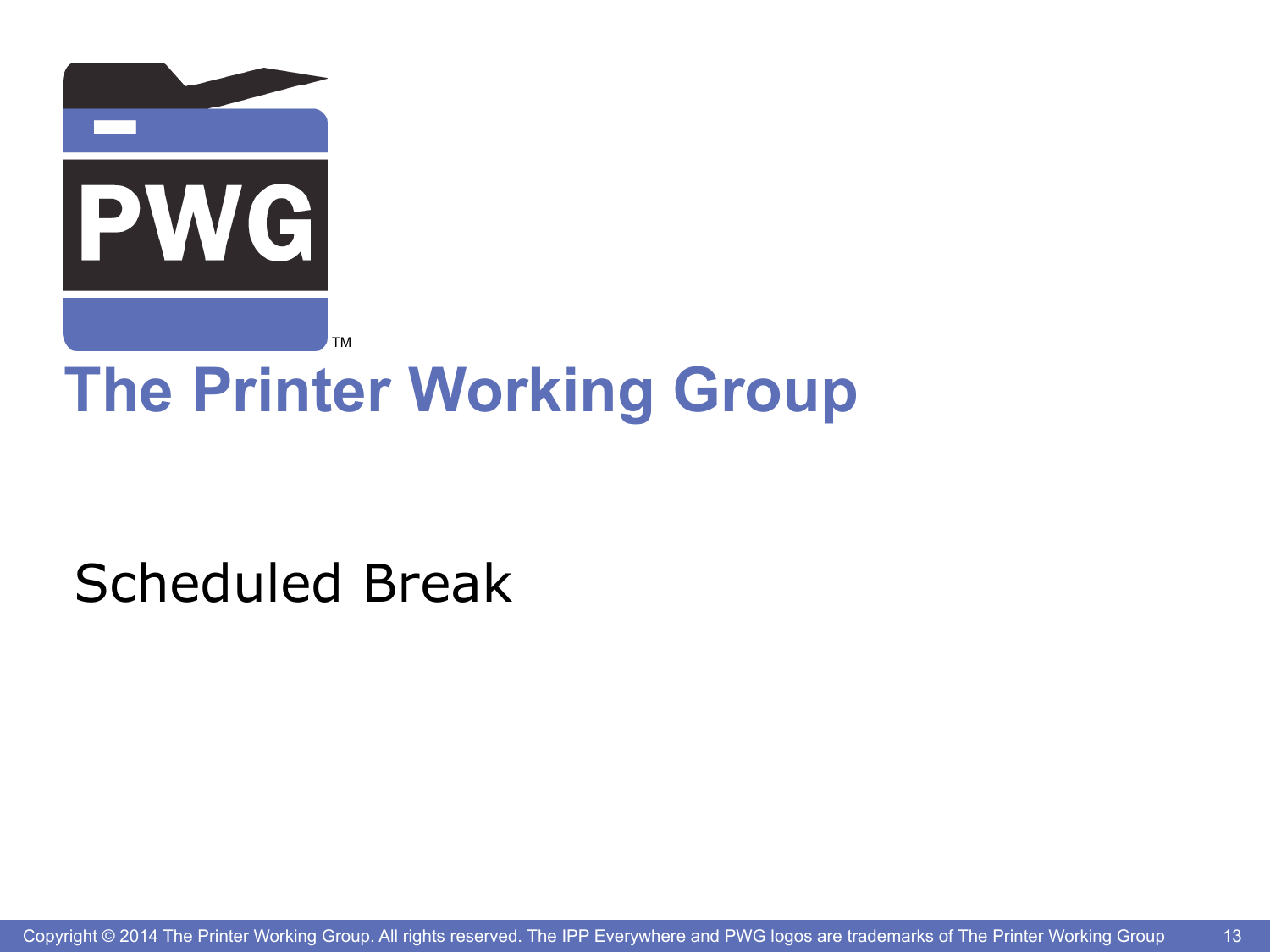# IPP Implementers Guide 2.0



- Current (interim) draft at:
	- ftp://ftp.pwg.org/pub/pwg/ipp/wd/wd-ippig20-20140124-rev.pdf
- Proposed schedule:
	- Prototype draft Q1 2014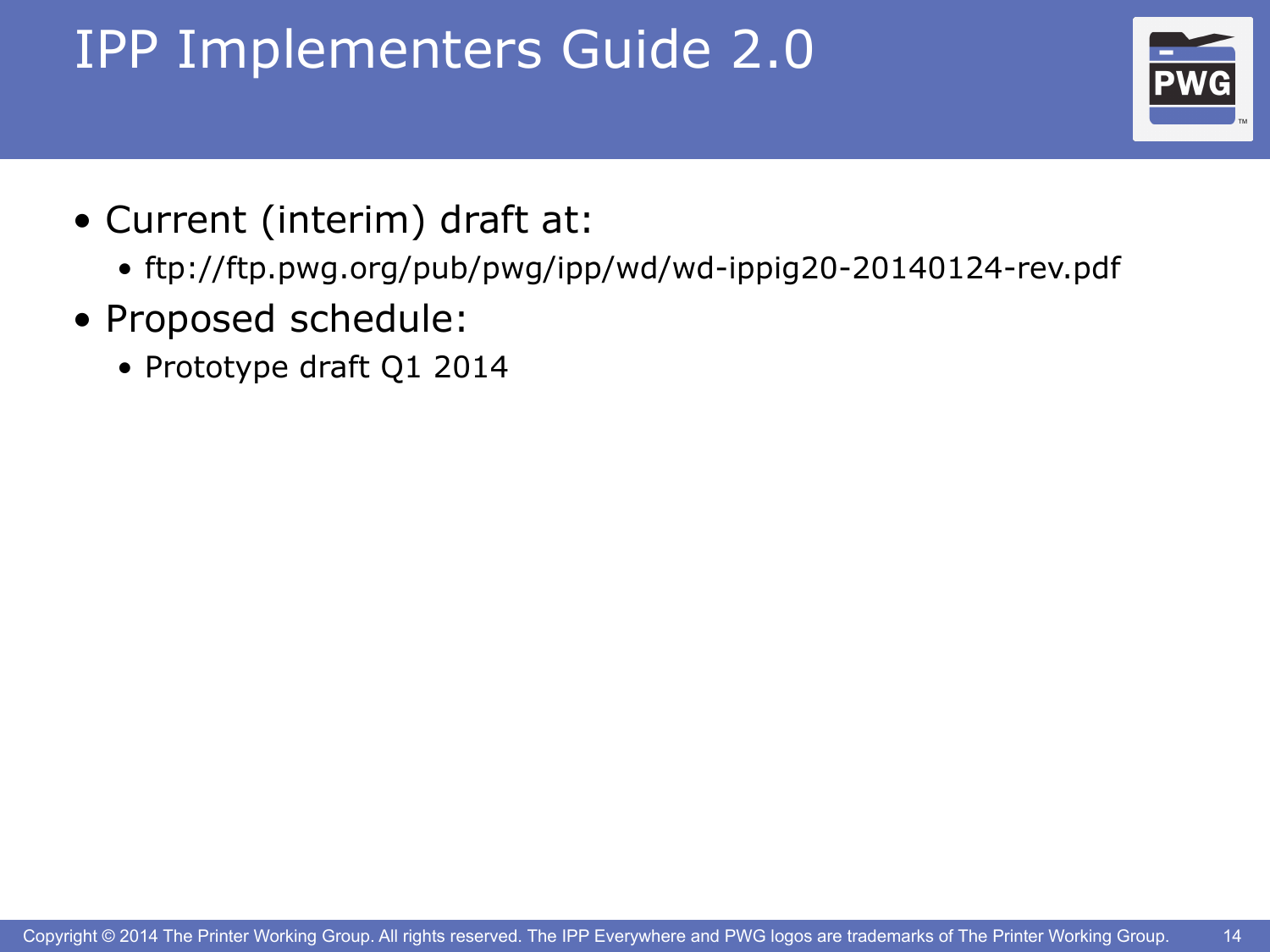#### IPP WG Next Steps

- IPP Everywhere Self-Certification Manual 1.0
	- Prototype draft in Q1 2014
	- Lots of testing
- IPP Finishings 2.0
	- Prototype draft in Q1 2014
- IPP Implementor's Guide 2.0 (IIG2)
	- Prototype draft in Q1 2014
- IPP Scan Service
	- Prototype draft in Q1 2014
- IPP Shared Infrastructure Extensions (IPPSIX)
	- Get prototype experience
	- Stable draft in Q2 2014
	- WG Last Call in Q2 2014

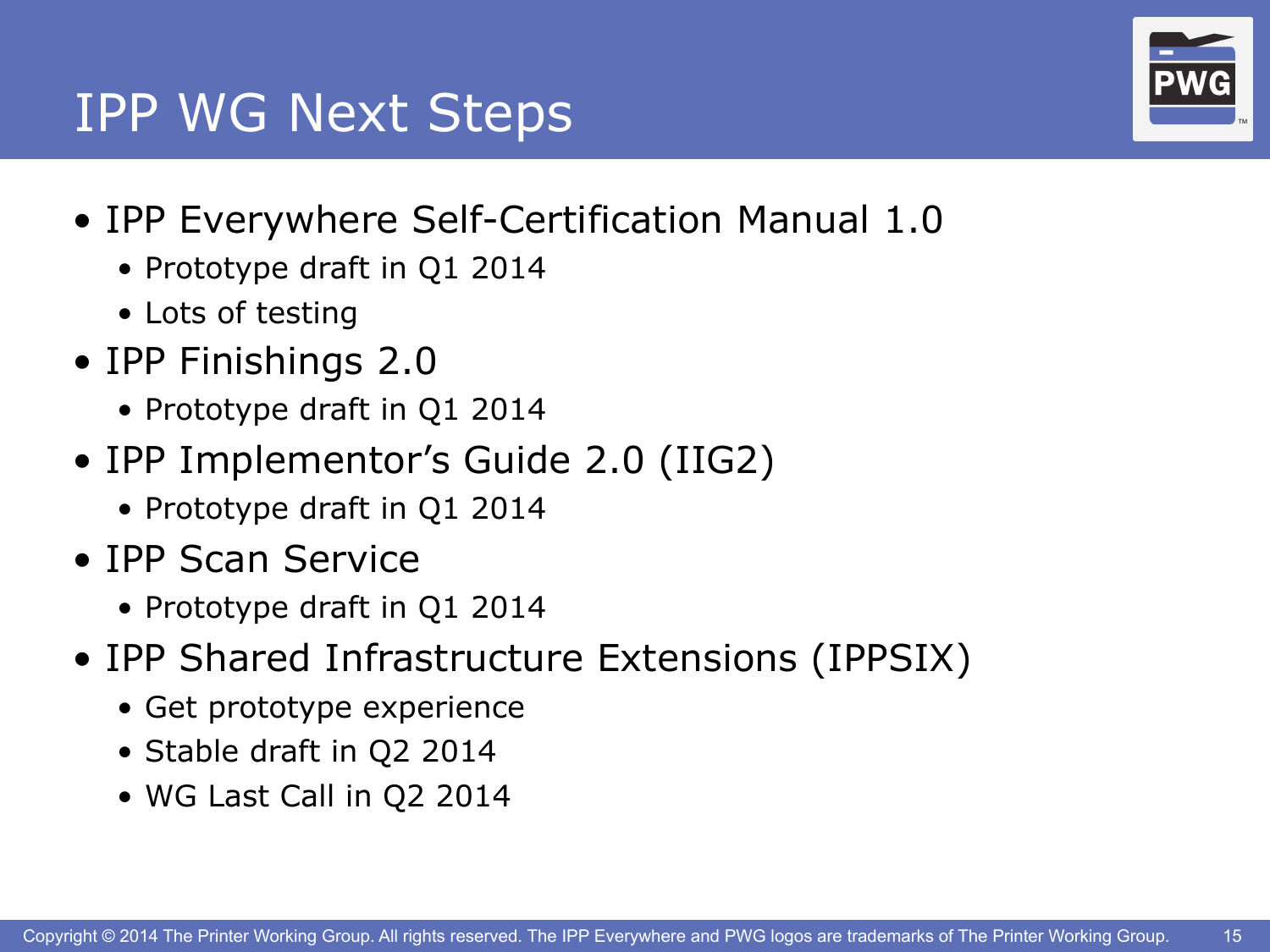#### IPP WG Next Steps



- Start work on IPP System Control Service 1.0 (Mike/Ira)
	- Initial working draft in Q1/Q2 2014
- Investigate advancing IPP/2.0 and/or IPP Everywhere to full IEEE-ISTO standards